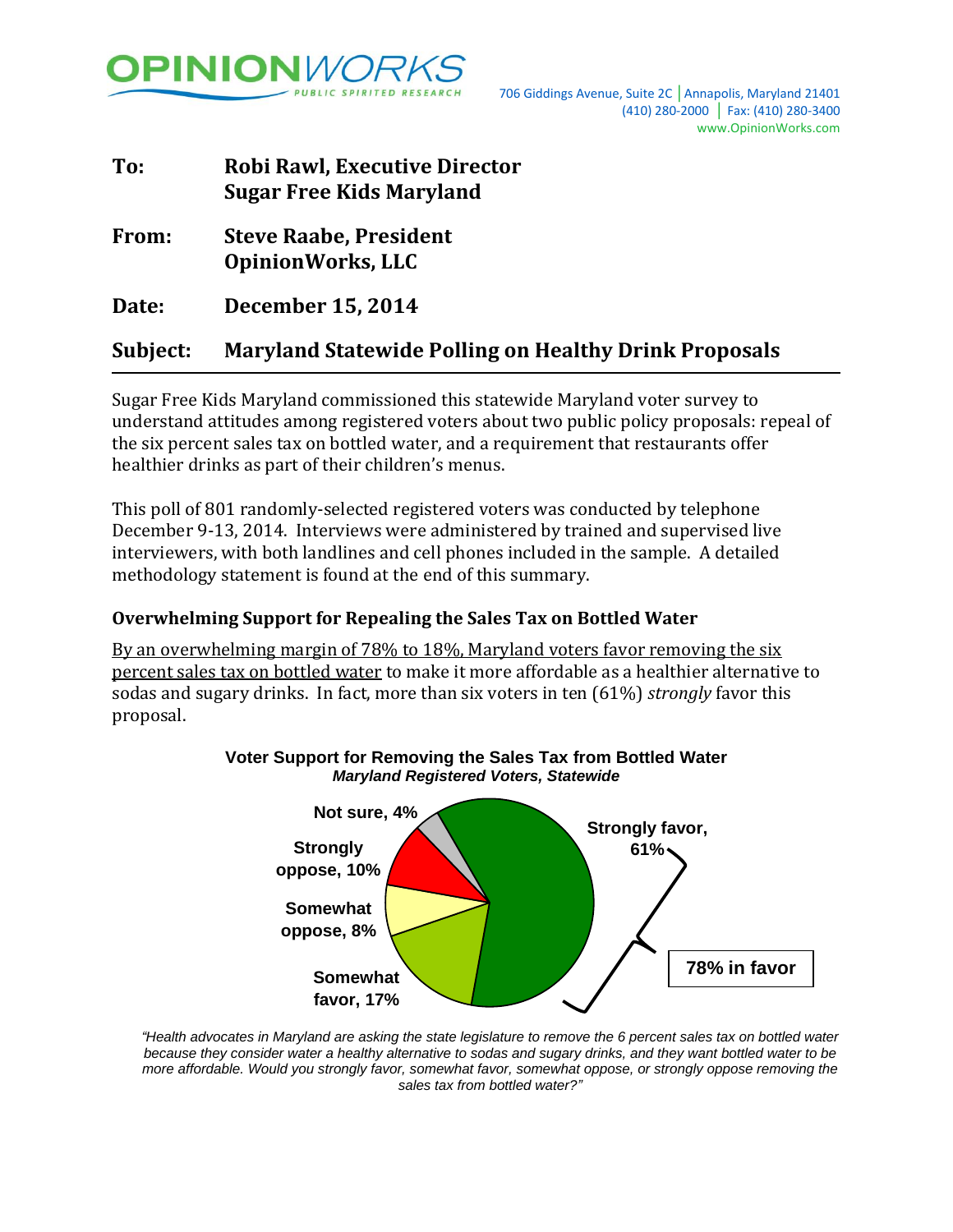Support for removing the sales tax from bottled water is broad and bi-partisan, with 76% of Democrats, 83% of Republicans, and 77% of Unaffiliated voters supporting the proposal. **This support spans the political spectrum, demonstrating a near-consensus which is unusual in these times.**

| . .                                |                |               |            |  |  |
|------------------------------------|----------------|---------------|------------|--|--|
|                                    | <b>Support</b> | <b>Oppose</b> | <b>Net</b> |  |  |
| <b>All Voters</b>                  | 78%            | 18%           | $+60%$     |  |  |
| Democrats                          | 76%            | <b>20%</b>    | $+56%$     |  |  |
| <b>Republicans</b>                 | 83%            | 12%           | $+71%$     |  |  |
| Independents/3 <sup>rd</sup> Party | 77%            | 17%           | $+60%$     |  |  |

## **Support by Political Party for Removing the Sales Tax from Bottled Water**

# **Healthier Drinks for Kids' Meals**

By a wide margin, Maryland voters favor a proposal to require restaurants to advertise and serve healthy drinks like low-fat milk, 100% juice, or water as part of their "kids' menu," to help make healthy choices more widely available to children and families who eat out. Two-thirds (67%) of voters support this proposal, compared to 27% who oppose it.

**Voter Support for Requiring Healthier Drink Options on Kids' Menus** *Maryland Registered Voters, Statewide*



*"Would you strongly favor, somewhat favor, somewhat oppose, or strongly oppose a law to require local restaurants to advertise and serve healthy drinks like low-fat milk, 100% juice, or water as part of their 'kids' menu,' to help make healthy choices more widely available to children and families who eat out?"*

*\*Numbers do not always appear to add correctly due to rounding.*

*(continued, next page)*